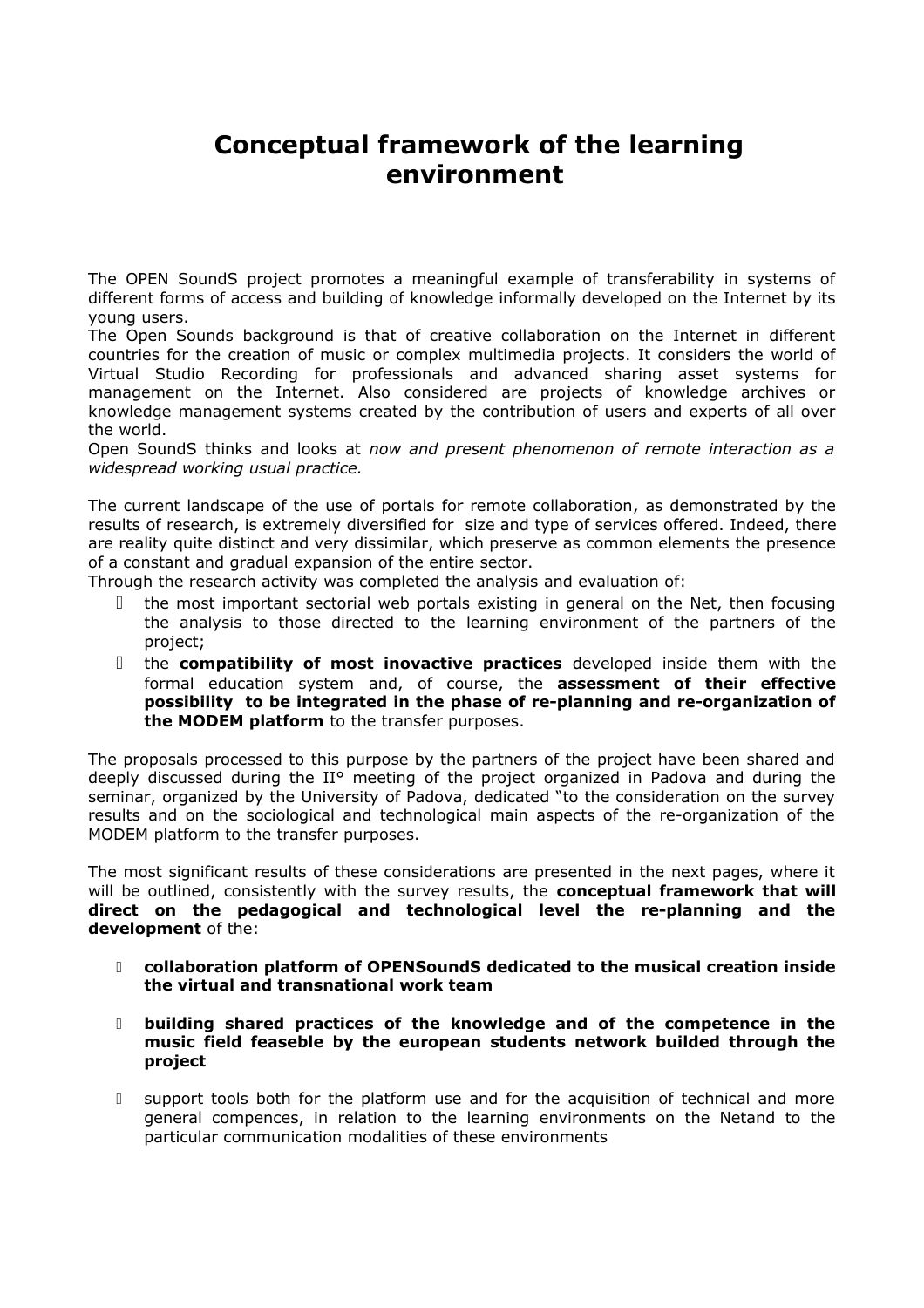framework of the learning aims that will direct the evaluation process of the experimentation results in terms of knowledge, skills and competences acquirable by means of practices realized inside it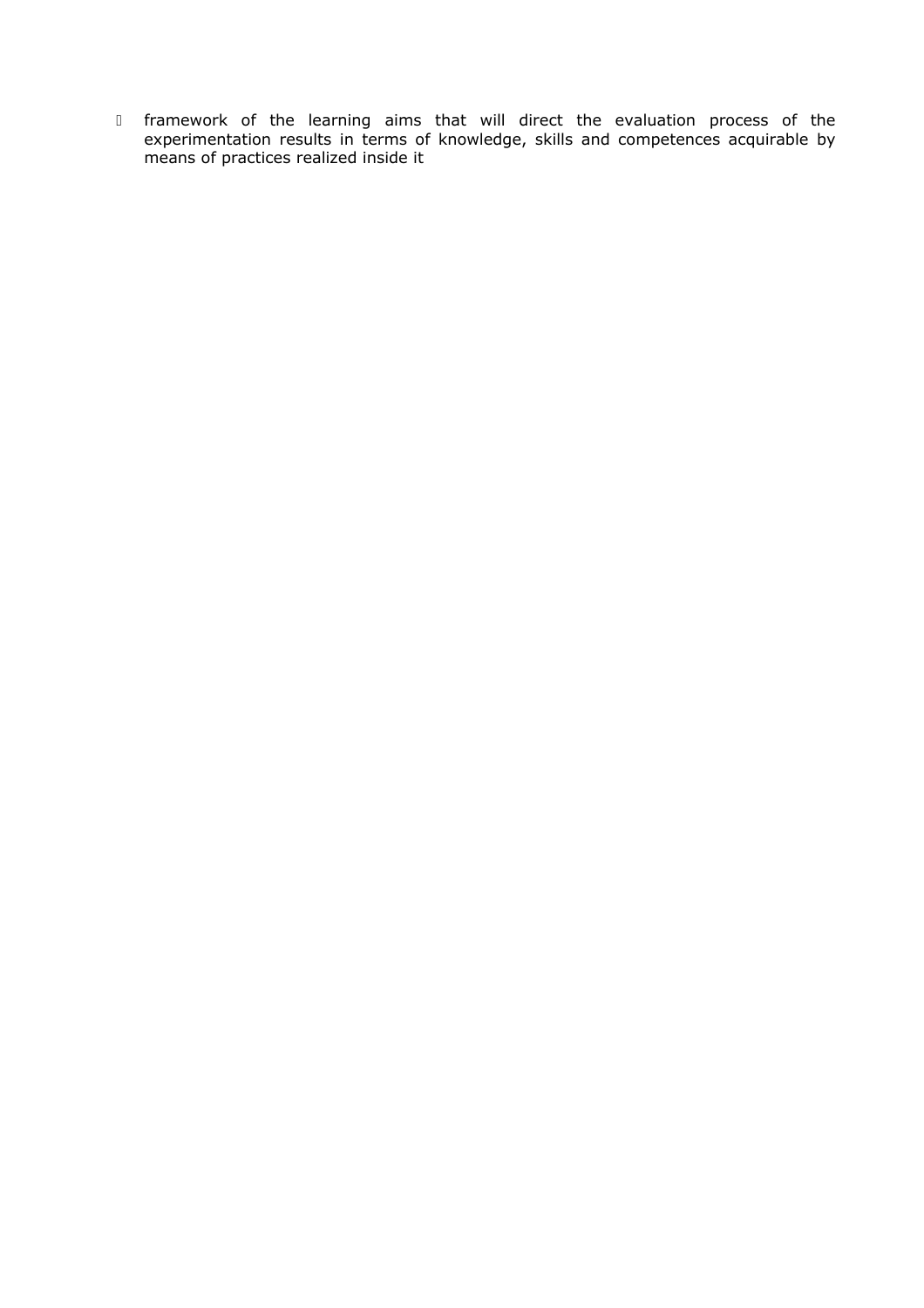## **1 Web portals to remote collaboration**

The main phenomenon to understand the proportion of development on the Internet is to reflect on its features developing a better vision of its use by Communities and about OPEN SoundS, by musicians that cooperate online share projects.

- Some of the features of the Networks:
	- $\Box$  they are not only connections
	- contents, on the contrary of the Internet technical typology are not rigidly determined by its inventors
	- $\mathbb I$  the Internet forces to learn how to use it
	- Internet does not exist without using it

Networks are

- Interactive
- In progress
- Collaborative

Networks without streams of knowledge that pass through do not have sense. Knowledge enters on the Internet has two main relevant features:

- □ to replace operations to woks
- to replace representations with new knowledge production

#### In other words, on the Internet **knowledge is dynamical, interactive, in progress and collaborative as Networks offering hospitality.**

Interconnecting knowledge operates only on the Internet. It exists because the Internet exists. Some knowledge exists and can be used/spread/modified by others (in the community of open source software for example or in that of musicians). Knowledge has the dynamic framework of a biological organism that adapts itself to the environment (the Internet) that feeds, sustains and welcomes it but forces it to endless adjustments to survive.

Everywhere the interconnecting networks and knowledge force us to sustain as authors/consumers of Knowledge, an interrupted identity game (building of our knowledge as "to know who I am" and "to know what I have") and a permanent interface with a machine that brings to knowledge that I do not have. This game gets through the borders between machine and man, between the semantic and binary code. The interfacing process with machine explains the overall organization of our society (a machine for definition)

Knowledge cross many translations (between different media, electrical signals, binary codes, semantic syntaxes and programme codes, auditory and visual perceptions, emotion and rationality). We are active and passive producers of technologies we use and of contents that they carry. We have to underline the result of this change:

- In communication knowledge is used on the Internet
- D Networks carry knowledge everywhere

Nowadays we have at disposal multimedia technologies that are not neutral to express us. As technologies of the word (that translated the rational thought and have been building for three millenniums the only approach to knowledge by man) those of image and sound shape the form of the thought and of the soul, and therefore the individual and its culture.

In the world people are reflecting on the impact these new and powerful means of expression have and will have, not only in their didactic use to transmit knowledge, but in general as a new way of thinking, organizing and placing it in environments where the thought acts.

The new kind of thinking, learning, creating, located in spaces with a reticular and virtual structure, mediated by computers and realized by the digital technologies, it is assuming the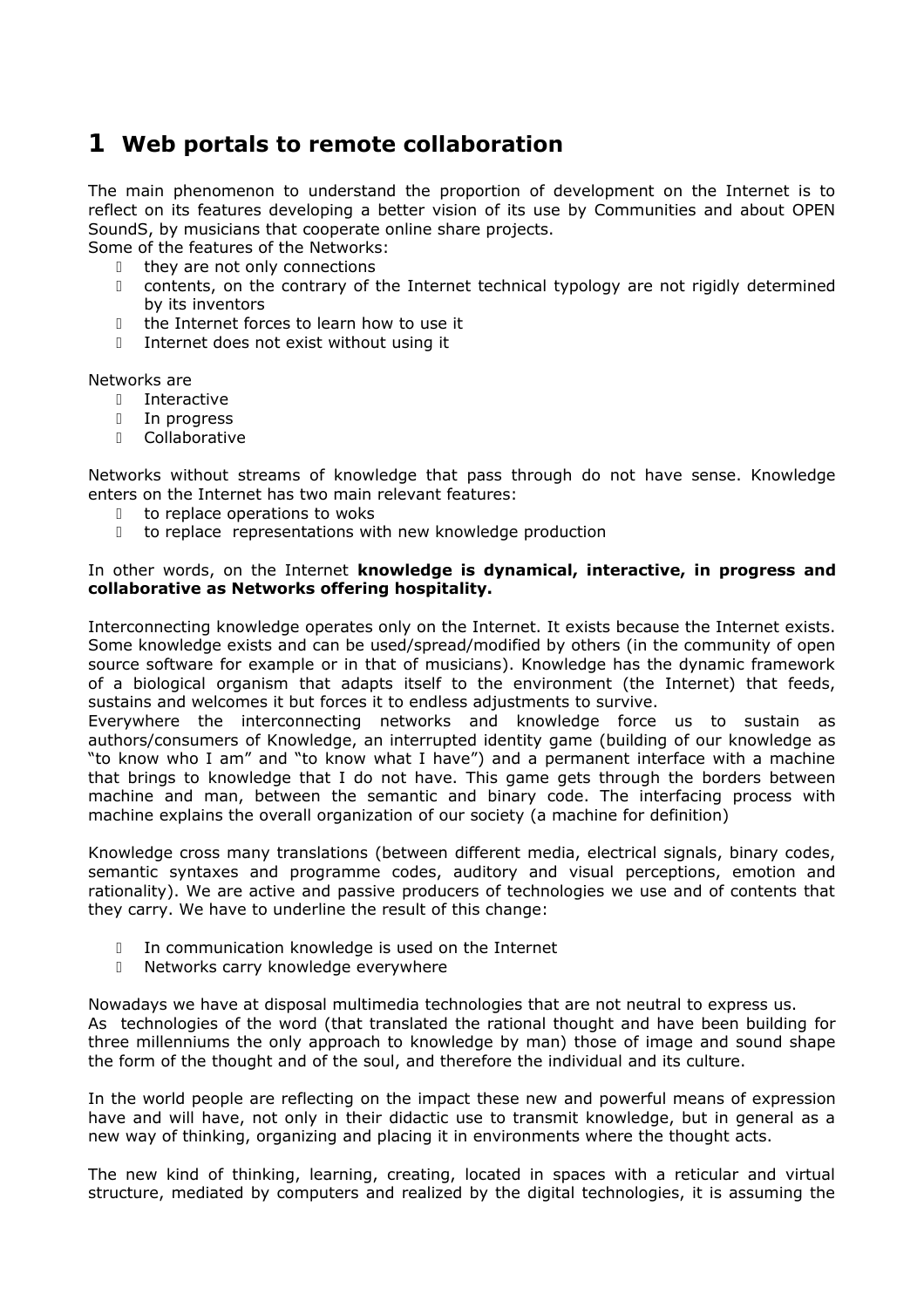medium itself as a specific place to build and realize not only a tool but to become an active place of thought and action (as once was only the word and the writing).

#### **In these environments the thought realizes, becomes culture in practices and handmade tools of the personal creativity.**

How is this innovative activity creative? Nowadays in exchanging web portals more frequently in use as [www.myvirtualband.com,](http://www.myvirtualband.com/) [www.icompositions.com](http://www.icompositions.com/) and [www.ccmixter.org,](http://www.ccmixter.org/) [http://www.mi7.com,](http://www.mi7.com/) exist tools to talk, exchange information, competences (social networking area), upload and download file (technical areas, database and tools) and informative areas, both technical and general (for visitors, the so called world outside the community).

This kind of spontaneous "organisms" created by communities have a double use: they are as harbours to reach where to exchange our own "goods" at the same level and on the other hand they are "shops" where learners meet to improve together and where a more experienced learner comes out to start leading the common work till the upper level of competence where someone else will take the leadership.

After a certain period of time the well-structured and "advanced" web portals start to have economical ambitions for sustaining the community and transforming themselves in companies or they have bought by companies. The survey carried out by the OPEN SoundS consortium has clarified these and other aspects of the phenomenon of web portals for remote collaboration.

Nowadays to explain the qualitative phenomenon on the Internet exist communities of major social networking as MySpace.com, with more than one million users in the world and 12 millions are members of the 3 millions of music groups that have their place the community within.

And there are niche communities, made by thousands of active members, and we put our attention on these, because they are the most suitable to the educational view of the OPEN SoundS project, with the aim to model their behaviours and to transfer them in our work environment.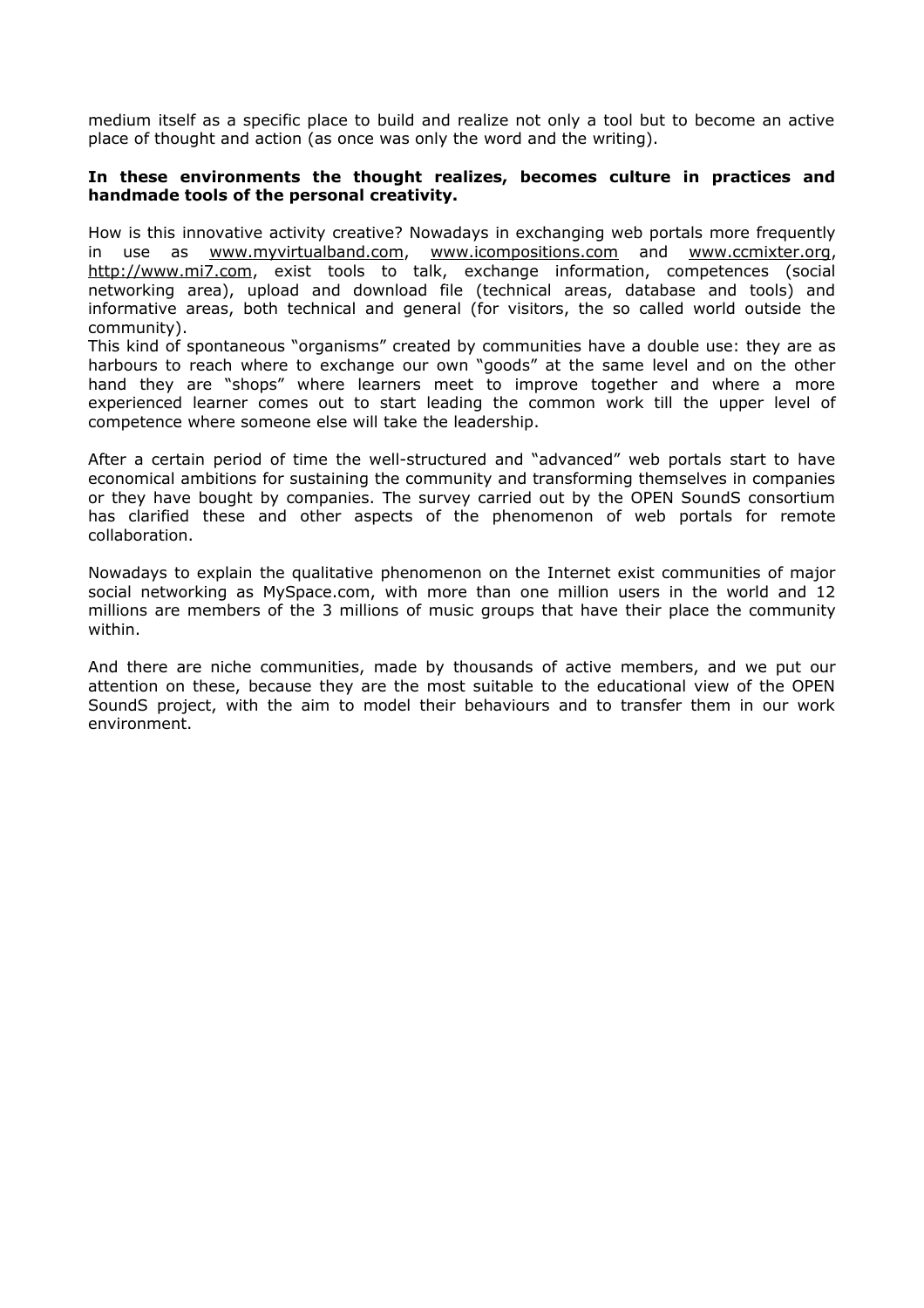## **2 Music and Social networking**

Considering this world and the modern structures of the Internet that encourage asynchronous exchanges, now we can try to describe the OPEN SoundS Training Model as thought in the project to develop a remote collaborative learning environment and to supply to its users the necessary training tools effectively use it.

This double objective reflects naturally on the web portal framework, both in its public (informative and institutional) and operative phase (the area where will take place its shape and where the resources will be at disposal of users of the web portal should use them to produce Remote Transnational Projects).

The Learning Area Model described both in its contents and technology as it follows is the most important outcome of the project.

The Base level will be used to create joint and several learning groups, the Advanced level will be dedicated to sharing activities of materials and knowledge in the Transnational Learning Community.

For both these levels will be created appropriate support tools coherent with the learning processes proposed and, more in general, with the use of the collaborative environments existing on the Internet.

What is the novelty and functionality of this structure? It is in its reflection of the "new world" that the Internet and its behaviours set up.

It is useful to remember that the world of new technologies has its own logic and symbolic representation versus the alphabetic (books) and mass media (cinema, TV).

According to Manovich the new media the logic of database (paradigm) prevails on narrations (syntagm) reversing the consolidated relationship in the natural language and sequential writing.

In texts words are in line in sequential chains that have sense hiding the paradigmatic side (the major database of words where have merged represented by the dictionary of a certain language) in new mass media that (links, videos, audio, photos, icons, buttons, objects and their behaviours) is always there in front of us in the screen and the sequences of links/actions done by us – the so called "surf the Internet" – create the narration (it means what the surfing produces as for example to collect data, new contacts, play or cultural experiences)

As in the major database we extract words we need to tell/write our ideas, in the major archive of the Internet, or from the restricted database at our disposal in OPENS SoundS we can extract and collect what we need to create projects to share on the Internet.

Samples, loops, music and other people's experiences will be used as a database, on the logic of the Internet, to build up our projects/speeches to send in the exchange area and to have/press some replies, in the shape of sonorous integration, qualitative improvement, refuse, verbal or written suggestions to change/improve our project in Open Code and to make it public/private, mine/ours, in a Community that learns and improves at the same time.

In the Learning Area, the Virtual Studio Community *will be given the access to two aspects of learning, that of technologies of the field (music) and that of communicative technologies (the Internet and the remote collaboration),* aiming from the beginning, in the logic of the OPEN SoundS project to integrate the two competences.

On the educational plan the consequences can be identified at two levels of innovation: conceptual one and operative one.

#### **Conceptual innovation**

Besides the logic-deductive-linear thought that has shown in the alphabet and in its tool during the centuries in press technology, writing merges in the digital network world as a logical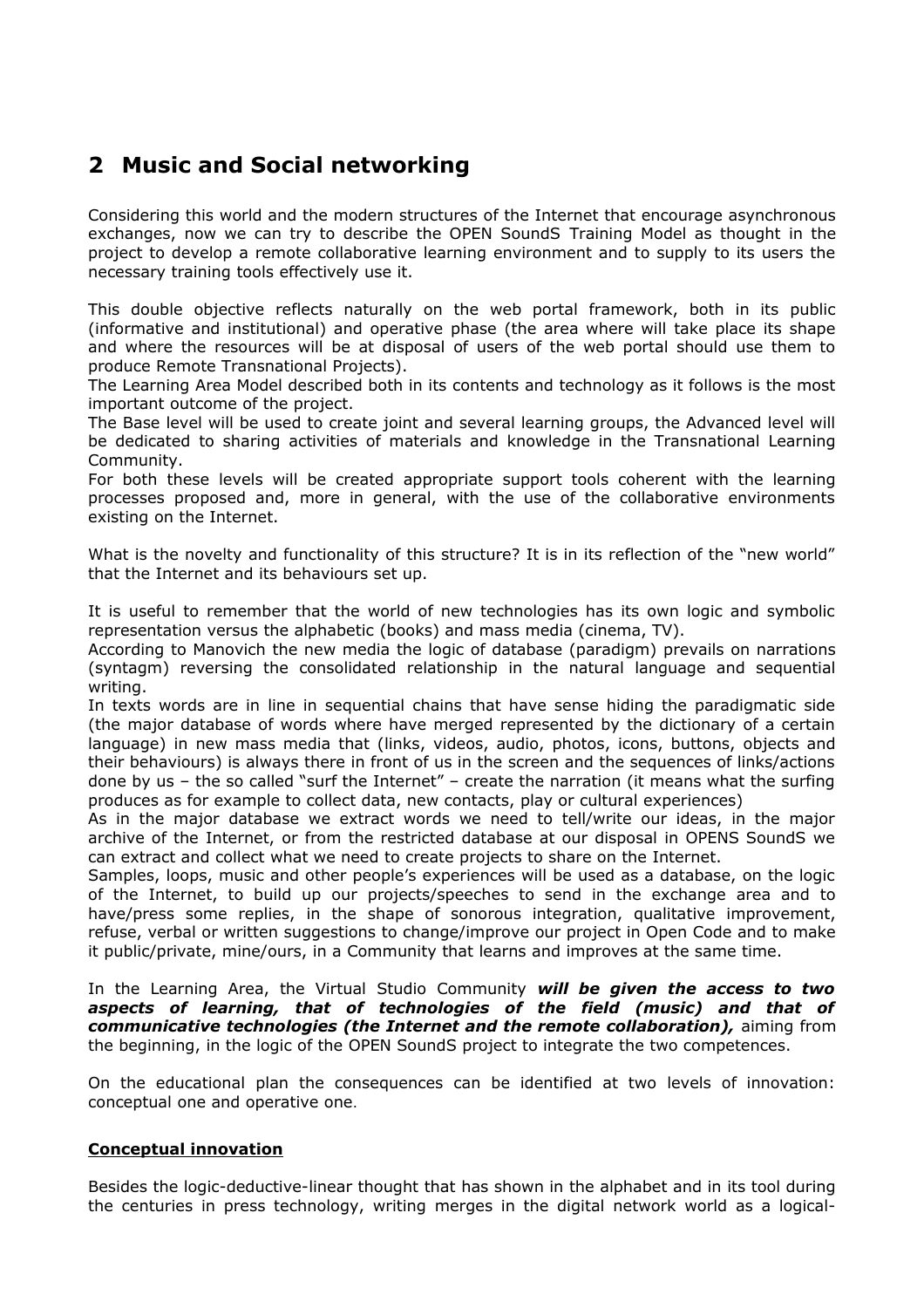associative-reticular, symbolical and analogical-imaginative thought that has been associated with the primitive thought (Levi Strauss and Leroy Gourhan) or to the pathologic and visionary thought (Jung, Guenon)

On the Internet knowledge and its multimedia connotations introduce the paradigm being complex and multi dimension and as a logic consequence it produces the destruction of consolidated centralities by traditions introducing the a-centrism and/or the multicentrism. This causes a crisis of hierarchy knowledge (science and art, cultured and worldly knowledge etc.) and comes alongside a simultaneous opening to the contamination of knowledge, transversal codes and usual practices.

On this changing world the main streams of reflection can be found in cognitive and constructivism schools besides schools of communication sociology that go back to McLuhan as those of De Kerkhove, Castellets and Levy. We can not underestimate other supports and other ways of thinking as:

- complex and multi dimension knowledge (Morin, Varela, Prigogine);
- Knowledge as a choice between word and silence between prospectives always different (Wittgenstein);
- virtual and sensory realities (recovery of the body as a cognitive machine; technologies of "mind-body"; deep knowledge)
- integration between analogical and digital languages;
- Multiple and distributive knowledge and learning conception (Oslon, Gardner, Cole, Bruner)

All these perspectives anticipate, create and/or reflect on the impact of machines, of logic automatic processes, on the various, new, executive and communicative creative methodologies linked to technology and to the most recent digital and of the Internet, evaluating the cognitive, pedagogical, play and functional aspects.

New technologies are changing certainly the concept of knowledge and literacy. What does it mean to boys in training literacy to media?

The (new) literacy involves to be able to and to have skills for:

- I living in our time being surrounded by media
- communicating fluently using old and new media, comparing, choosing and evaluating texts, images, sounds and videos
- understanding and screening the meaning of multimedia messages that form our environment
- I understanding and managing the difference between virtual and real, fiction and reality, communication and advertising

#### **Operative innovation**

It means to be able to develop creative contents to cross Networks and new social environments that have been formed within (virtual communities).

The mass media literacy lets to develop creative contents using new media to be able to:

- Analyse the representation and meaning of contents in the multimedia context.

- Produce and give out contents linked to the Internet multimedia reality.

- Increase own social participation by media and competence (aware and motivated information).

It remains to underline the role that new media provide being innovative means (they have produced and produce new kinds of jobs, thought and organisation) and develop ones (new professional groups are trained by the Internet and technologies that innovate, change and improve what exists)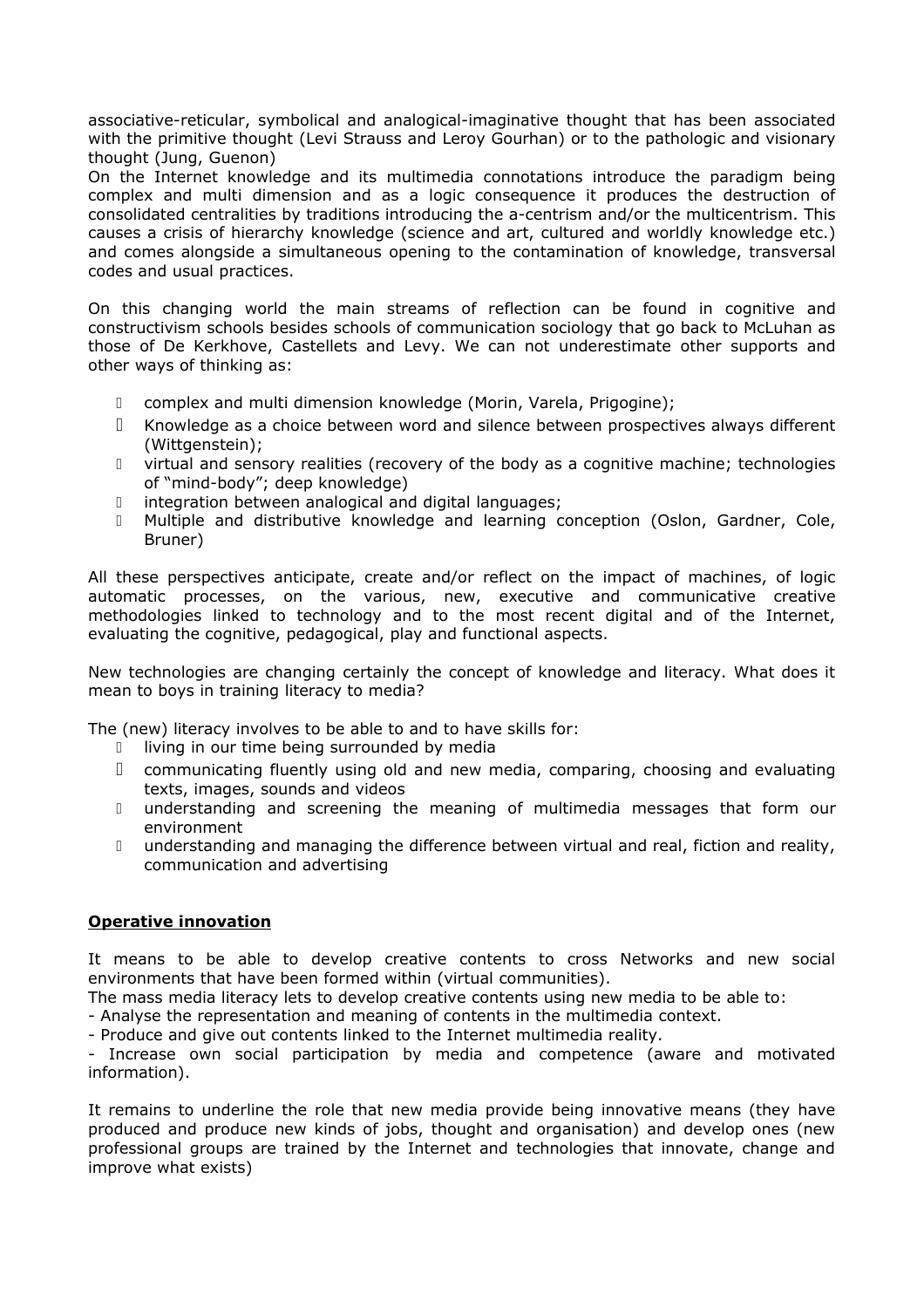Typical examples are the open source in all its aspects, communities that play and produce games and technologies linked to them, the musical field of self production and online independent recording companies too.

It is necessary to underline and to point other aspects that make these innovations particularly meaningful for their consequences on the training and educational plan linked to the conceptual and operative innovation produced by practices on the Internet in music and/or creative environment.

In this direction the most interesting results merged by the analysis of the practices developed in music web portals analysed in the survey and that we intend to point out as follows:

- learning is always in progress
- team works and communities are born and always in progress
- the creative element is essential in the process
- team works and sharing project can be defined only belonging to a content, a theme, an interest or a problem linked to music
- The learning environment supports and promotes collaboration
- Motivation always prevails on technology
- Motivation is interpreted and managed by authors around the idea of quality product
- Improvement of the individual and of its competences in a team work is realized mainly by a criteria of skills to support creativity and quality
- Build competence and knowledge based on skills to develop creative projects
- Communication leads to build constant meeting
- Resources to use are its own and supplied by all participants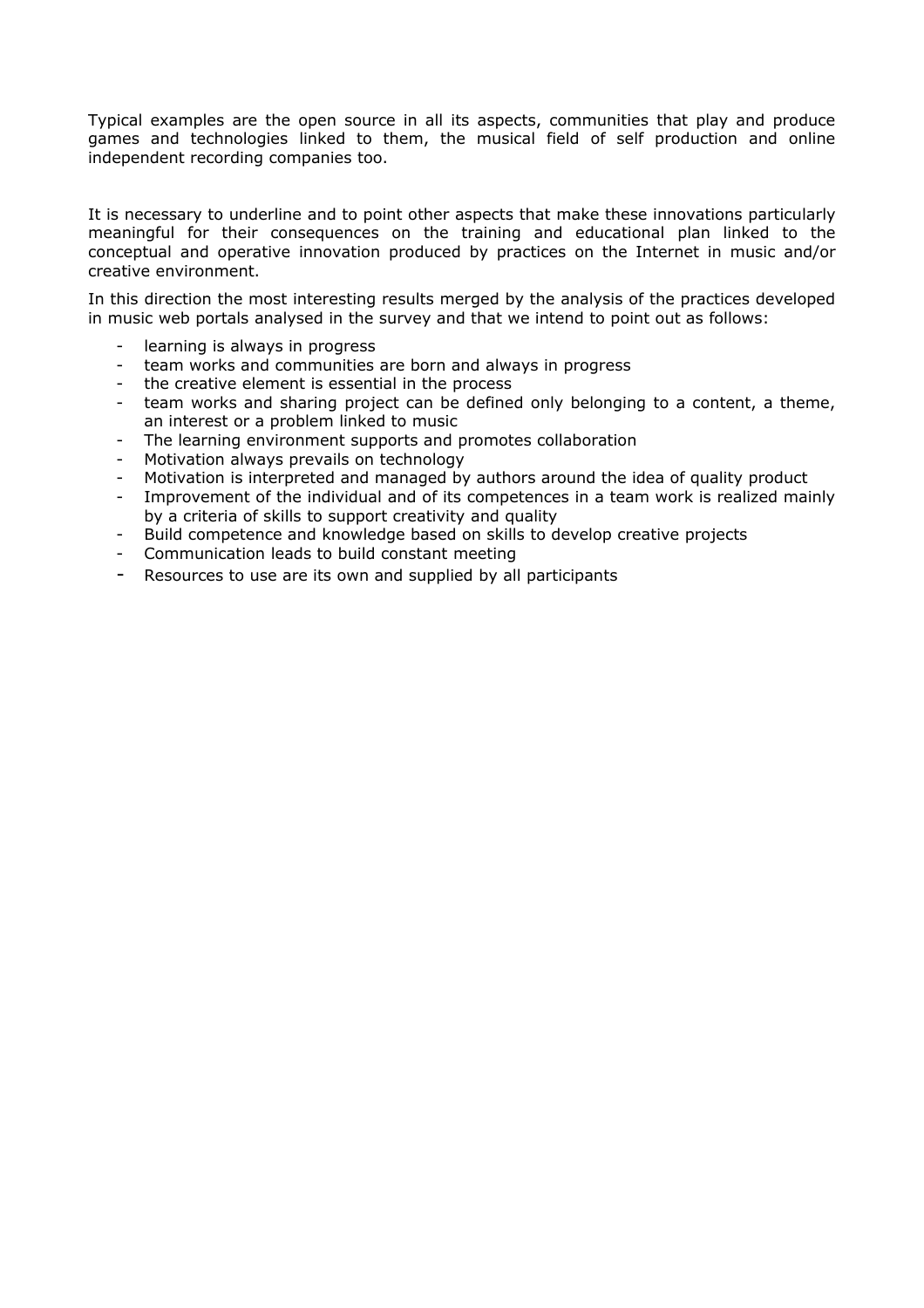## **3. The environment to build**

The most important objective of OPEN SoundS is to develop a remote collaborative learning environment and to supply to its users the necessary training tools to use it effectively. This objective is achieved in the project by combining two parallel phases:

- the technical content plan - reorganizing, starting from an existing model and from the study of similar environments present on the Net, a Remote Collaboration area where to develop sharing music productions even though not in the same place.

- the cultural content plan – the creation of learning environments to support the acquisition of technical competences, specifically regarding creative environments and software for music production and the more general competences linked to the network learning environments and to the communication modalities of these environments.

The working and project environment developed by OPEN Sounds will therefore be a virtual environment dedicated to the remotely and creative expression and at the same time to build transnational community of peers that through the creation of common musical productions, develop constructive and larger learning processes.

The environment we are going to build will have:

- a collaborative and remote learning environment developed according to the educational needs of the students
- D a technological model that supports the pedagogical framework of the learning environment (choice of typologies of suitable platforms, media and formats to support specific trends on the educational and training plan)
- l'individuazione degli obiettivi formativi e delle competenze che si ritiene possano essere perseguiti dai ragazzi mediante le pratiche sviluppate in tali ambienti
- Individuation of the learning objectives and competencies that we believe to be pursued by the students through the practices developed in these environments.

Reflection on the virtual environment to achieve has therefore been developed integrating technological level and pedagogical one, towards a use of technology in school and training system that includes:

a) variety and complexity of creative actions achievable in team of working and project common geographically dislocated;

b) knowledge of the new psychological profiles and new value-maps that guide choices, attitudes and social practices, virtual and real, of the people;

c) the construction of virtual learning environments supported by technology that allows its constant reconfiguration in relation to each new acquisition, in technological and communication terms.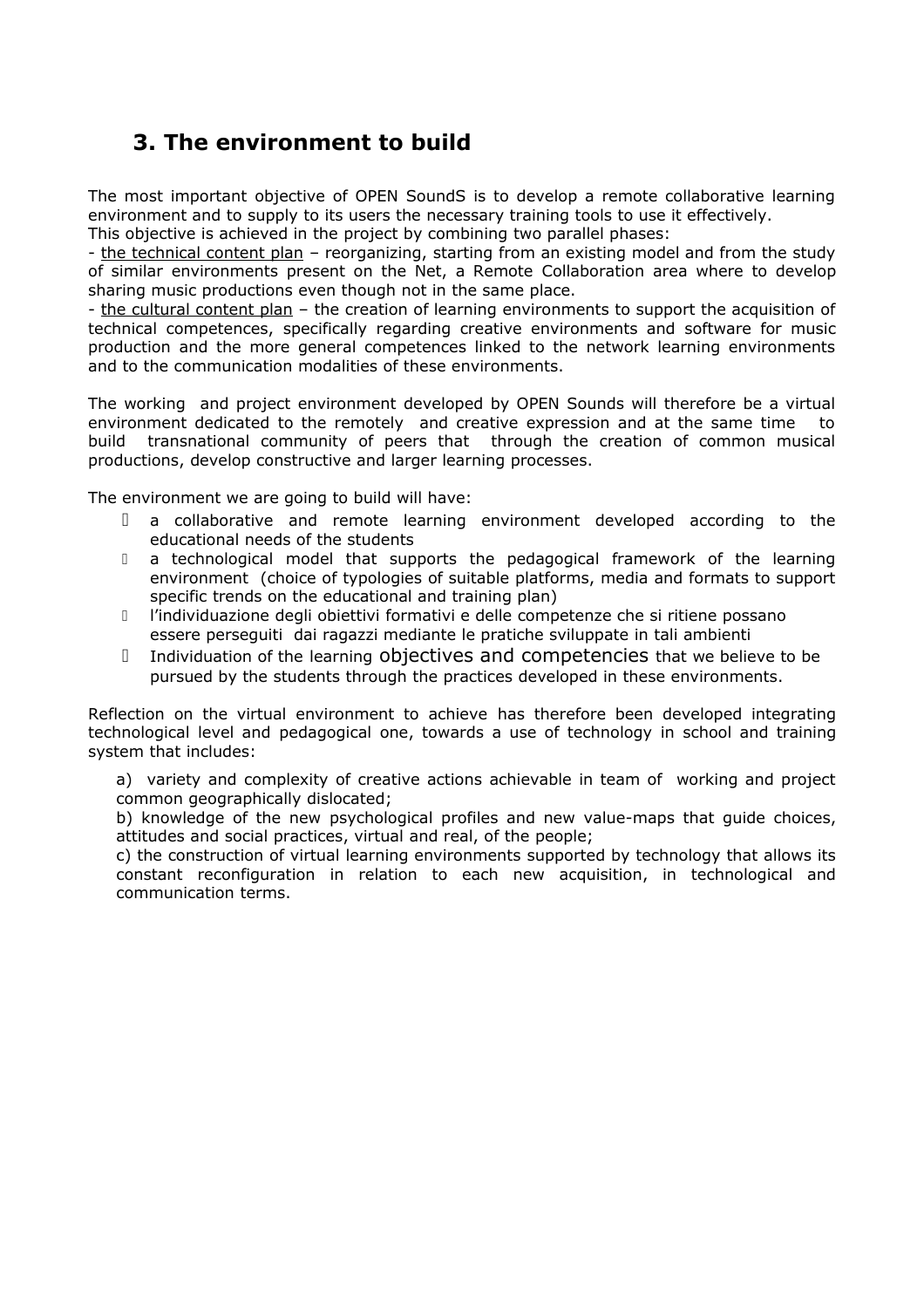### **3.1 The learning environment**

In the model platform planned by OPEN SoundS, the learning environment will be essentially **participated** and **led to planning.**

A) It must be participated it means to maximize the participation, intended as a chance to students to express motivation, passion to do. The condition of motivation, their emotional involvement in experience is a necessary condition so that the work and project team that are born having as aim that to realize share music products that can be in progress and develop Because reason to participate as a central element of the process must not be discouraged but

improved, the learning environment should have some relevant features:

- participation in each activity will be natural.
- Creative/music products as the core of the project should be commonly shared.
- Interaction forms will be different (so many different languages) (lyrics, audio, ideo etc.) to realize in different communication environments (different project areas but also chats, forums, blogs etc.).
- Different contributions will be guaranteed at a minimum standard competence and importance to guarantee constant and growing interest for a sharing activity.
- Production and legitimacy of creative productions realized must be constantly shared.

In this learning environment the role asked to teachers, tutors, educators and any other intermediary or people that make an easy access to the platform planned to be used in an educational and training environment as in self learning paths is that to:

- Express a sensitive and moderate leadership
- Develop suitable helping competences
- live and increase the emotional experience elements that are the key for the active share to projects realized in a virtual team work
- guarantee the acknowledge of learning styles regarding different project groups
- provide to promote and sustain activities

B) Another important element of the learning environment realized by OPEN SoundS is aimed at planning. An environment where building knowledge processes are led to the integration of languages, interdisciplinary feature and planning

Every working and project path will lead to different potential users of the platform:

- to know how to elaborate projects open to the sharing of different people
- to know and respect the implicit rules of sharing to transnational group projects
- to create an original production network where every single output is the integrant part of a communication-sharing-collaboration-use circuit directly connected with all the other outputs and with all participants to the cooperative exchange.

It is important to point out that, to be part of a team work, in this context it is necessary to have **technical competence** because passion and voluntariness is not enough. The **competence level possessed**, in fact, are the factor, more then others, that **establishes the possibility to be part of a group** to develop a specific project (access barrier).

To lead knowledge to planning, the environment we are going to build will considerate the above mentioned trends leading harmoniously the training team work to knowledge-objective evaluating base knowledge and competence to be sure that spontaneous trends are based on vocations, spontaneity and participation can be outlined and in progress.

Another fundamental element to lead planning will be provided by the choice **to put at disposal a working environment characterized by technological solutions coherent with the planning above mentioned.**

These technologies are aimed to put together people that share a project and want to realize it by means of collaborative, transparent and open working processes, using technologies born and developed by communities that live and animate the Net to this aim.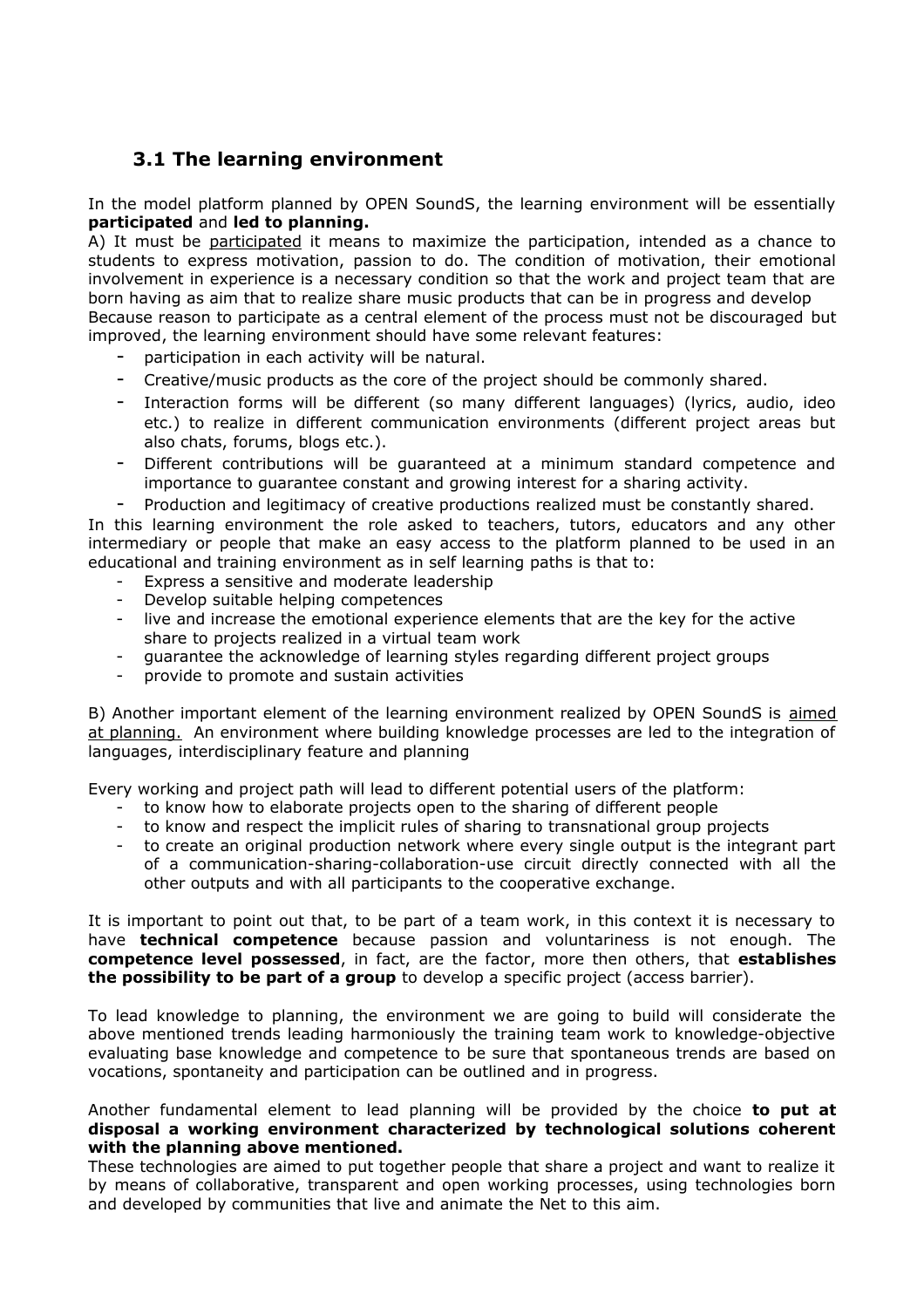### **3.2 Technological environment**

Building the platform framework the main element has been the choice and definition of the sustainable technological model that can support both technical functionality and pedagogical framework.

The consequence on the environment to plan has been led by the analysis of the most important web portals of the field that are on the Internet. Comparing the collected data has given useful information to diversify and articulate, being based on processes and possible activities, the organization of different working areas, tools to support, forms and interaction modalities.

The technological environment planned on completion of the transfer and experimentation phases of the OPEN Sounds project is described in the document "Conceptual Framework II. Technological environment" (here enclosed) and developed by Brighton-art , Nuvole e CSC.

This document presents the platform framework to exchange and produce music in remote and technological appliances to its support.

In particular, the "Conceptual Framework II. Technological environment" presents:

- the platform framework, the various project areas, the production activity typology planned within: Project Area and Tools area;

- description of the organization of the various project areas and the production typology communication activities and support to the sustainable training;
- description of the main technical requisites of web appliances to develop to support the environment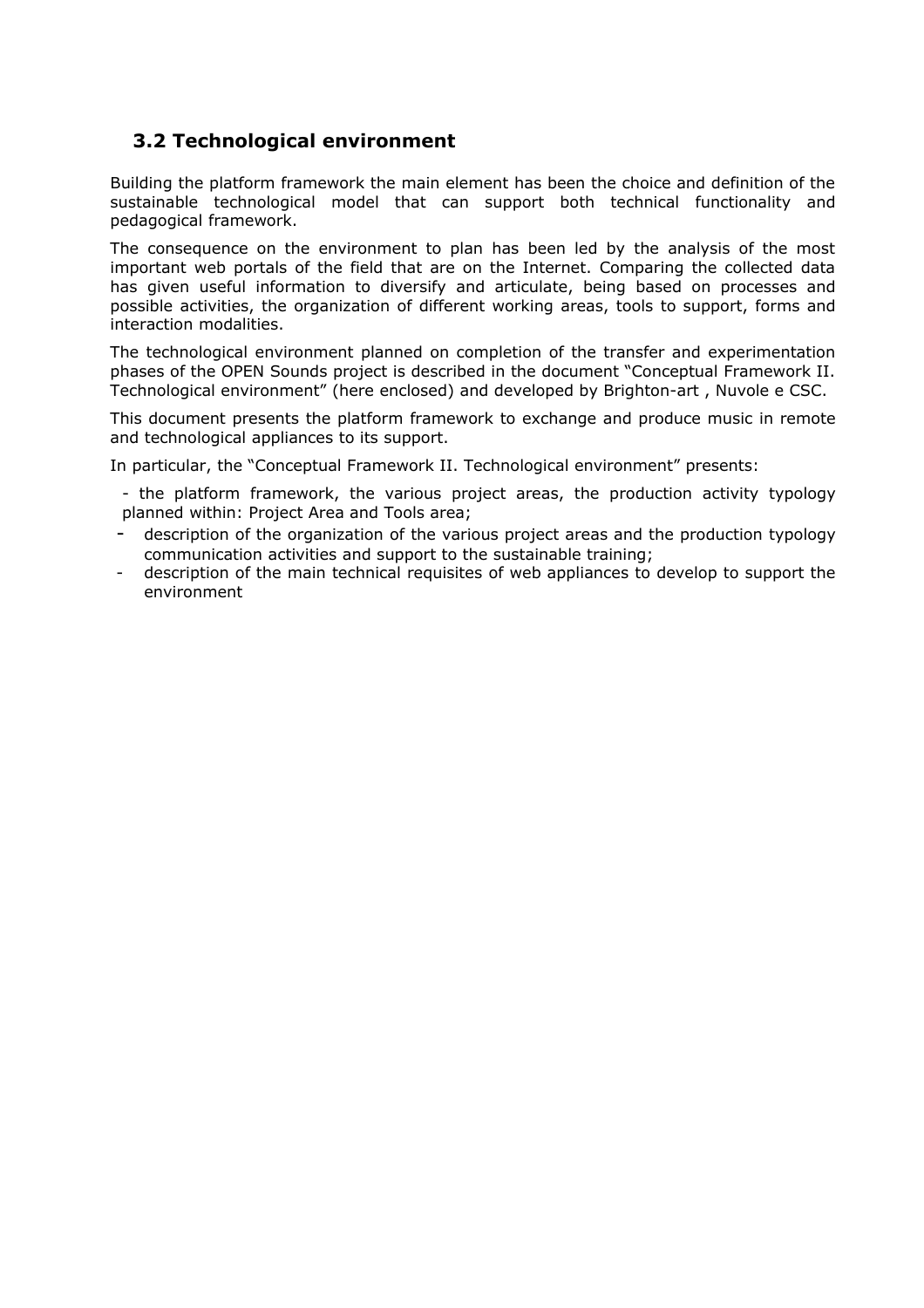### 4.**Learning outcomes**

The general aim of OPEN SoundS is to reorganize and transfer to the education system a virtual learning environment to supply to its young users suitable tools to develop music production activities on the Internet by team works in different countries to benefit on the training and educational plan.

The project, through a highly innovative and creative practice in fact wants to be a means to stimulate and support for:

- A) the development of key competencies for initial and continuing training;
- B) a more concrete possibility of transition into the labor market.

All this through the development and management conscious of practices and creative processes mediated by the use of digital music technologies and network within a learning environment specifically designed for this purpose.

Consistently with the objectives of the project, therefore, an aspect, no less significant and complex has been the integration by the technological model and pedagogical framework linked to a define framework of training objectives and competences really achieved really achieved by young people in training by the use of planned remote collaboration environment.

It should be emphasized that the designed environment will promote learning processes and construction of activities that impact on the possible innovation of teaching processes in formal systems. And that these processes, in their turn, aim to achieve specific educational goals and skills by young people in training

The framework of **results expected by the students as users of the environment is, therefore, a central part of a more general conceptual framework proposed** and, beyond to guide the aims of the project, has determined the structure, form, content and functioning of actions and products to be developed.

This framework was defined starting and in compliance with **the descriptors that define the European Qualifications Framework (EQF) and the respective 8 levels[1](#page-10-0) of qualification** in which is divided (Recommendation of the European Parliament and of the CounciL on the establishment of the European Qualifications Framework for lifelong learningof April 23rd, 2008-)

More in particular in the definition and construction of the framework:

- a. have been identified a number of learning outcomes, related to use of an environment dedicated to the music production in transnational virtual team, such as the OPEN SoundS platform
- b. the learning identified were formulated in a form consistent with the descriptors of achievements and abilities associated with qualifications / academic titles that, in the European Qualifications Framework, represent the end of each cycle
- c. the framework of learning has been articulated in line with all eight levels, provided by the framework, since, in the testing phase in addition to students present in the second cycle of education and vocational training system (target elective), will also be involved f students present in the first cycle and the Conservatives in order to test and verify the entire vertical chain of musical training and the educational potential of the use of collaborative learning as OPEN Sounds platform

<span id="page-10-0"></span><sup>1</sup> In the European Qualifications Framework are previewed 8 levels and for each of them is defined by a set of descriptors indicating the learning outcomes relevant to qualifications at the learning outcomes relevant to qualifications at that level in any system of qualifications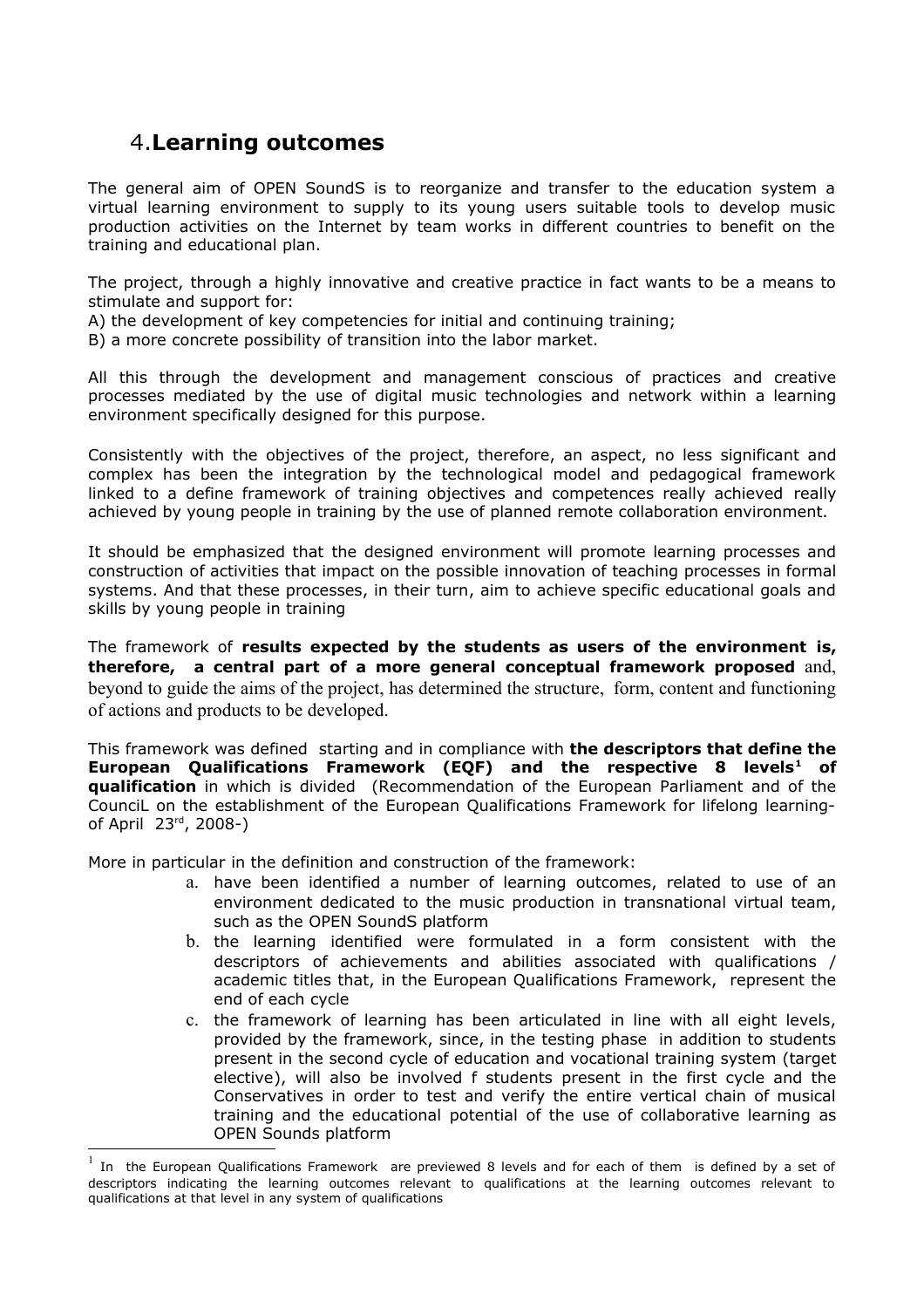### Learning outcomes $2$

### FRAMEWOK OF THE **KNOWLEDGE , SKILLS AND COMPETENCES** MUSIC AND TECHNOLOGY RELATED

| KNOWLEDGE <sup>3</sup>                                                             |                                                                                                                                                                      | SKILLS <sup>4</sup>                                                                                                                                                                                                                                |                                                                                                                                                                   |               | COMPETENCES <sup>5</sup>                                                                                                                                               |
|------------------------------------------------------------------------------------|----------------------------------------------------------------------------------------------------------------------------------------------------------------------|----------------------------------------------------------------------------------------------------------------------------------------------------------------------------------------------------------------------------------------------------|-------------------------------------------------------------------------------------------------------------------------------------------------------------------|---------------|------------------------------------------------------------------------------------------------------------------------------------------------------------------------|
| In the context of EQF,<br>knowledge is described as<br>theoretical and/or factual. |                                                                                                                                                                      | In the context of EQF, skills are<br>described as cognitive<br>(involving the use of logical,<br>intuitive and creative thinking)<br>and practical (involving manual<br>dexterity and the use of<br>methods, materials, tools and<br>instruments). |                                                                                                                                                                   |               | In the context of EQF,<br>competence is described in<br>terms of<br>responsibility and autonomy                                                                        |
| П.<br>$\mathbb{R}$                                                                 | Know the new<br>languages and new<br>codes of the music,<br>information and<br>communication world,<br>on the Internet<br>Know the tools for the<br>cooperative team | П<br>П                                                                                                                                                                                                                                             | Ability to ménage<br>new information and<br>communication<br>languages and codes<br>on the Internet<br>Ability to use with<br>autonomy tools and<br>collaborative | П<br>П.<br>П. | Work, study, project with<br>some autonomy<br>take responsibility for<br>completion of tasks in<br>work or study<br>adapt own behaviour to<br>circumstances in solving |
| П.                                                                                 | work<br>Know the use of the<br>network process                                                                                                                       | $\mathbb{I}$                                                                                                                                                                                                                                       | environments on the<br>net<br>ability to use                                                                                                                      | $\Box$        | problems<br>develop a project<br>with some autonomy                                                                                                                    |
| П.                                                                                 | Know the procedures<br>and tools for the<br>creation shared of<br>music by digital<br>technologies                                                                   | Π                                                                                                                                                                                                                                                  | procedures and tools<br>for music creation and<br>sharing by digital<br>technologies<br>ability to search,<br>understand, select,                                 | П.            | manage complex technical<br>or professional activities or<br>projects, taking<br>responsibility for decision-<br>making in unpredictable<br>work or study contexts     |
| П.                                                                                 | Develop of<br>contextualized,<br>integrated and useful<br>musical knowledge,                                                                                         | П.                                                                                                                                                                                                                                                 | manipulate and create<br>data and information<br>Ability to use personal<br>aesthetics, expressive                                                                |               | <b>I</b> Show the skill to lead its<br>own learning and<br>understand the learning<br>processes                                                                        |

<span id="page-11-1"></span><span id="page-11-0"></span>2 **"learning outcomes**" means statements of what a learner knows, understands and is able to do on completion of a learning process, which are defined in terms of knowledge, skills and competence; 3 **"knowledge"** means the outcome of the assimilation of information through learning. Knowledge is the body of facts, principles, theories and practices that is related to a field of work or study. In the context of the European Qualifications Framework, knowledge is described as theoretical and/or factual; 4 **"skills"** means the ability to apply knowledge and use know-how to complete tasks and solve problems. In the context of the European Qualifications Framework, skills are described as cognitive (involving the use of logical, intuitive and creative thinking) or practical (involving manual dexterity and the use of methods, materials, tools and instruments);

<span id="page-11-3"></span><span id="page-11-2"></span><sup>5</sup> "competence" means the proven ability to use knowledge, skills and personal, social and/ or methodological abilities, in work or study situations and in professional and personal development. In the context of the European Qualifications Framework, competence is described in terms of responsibility and autonomy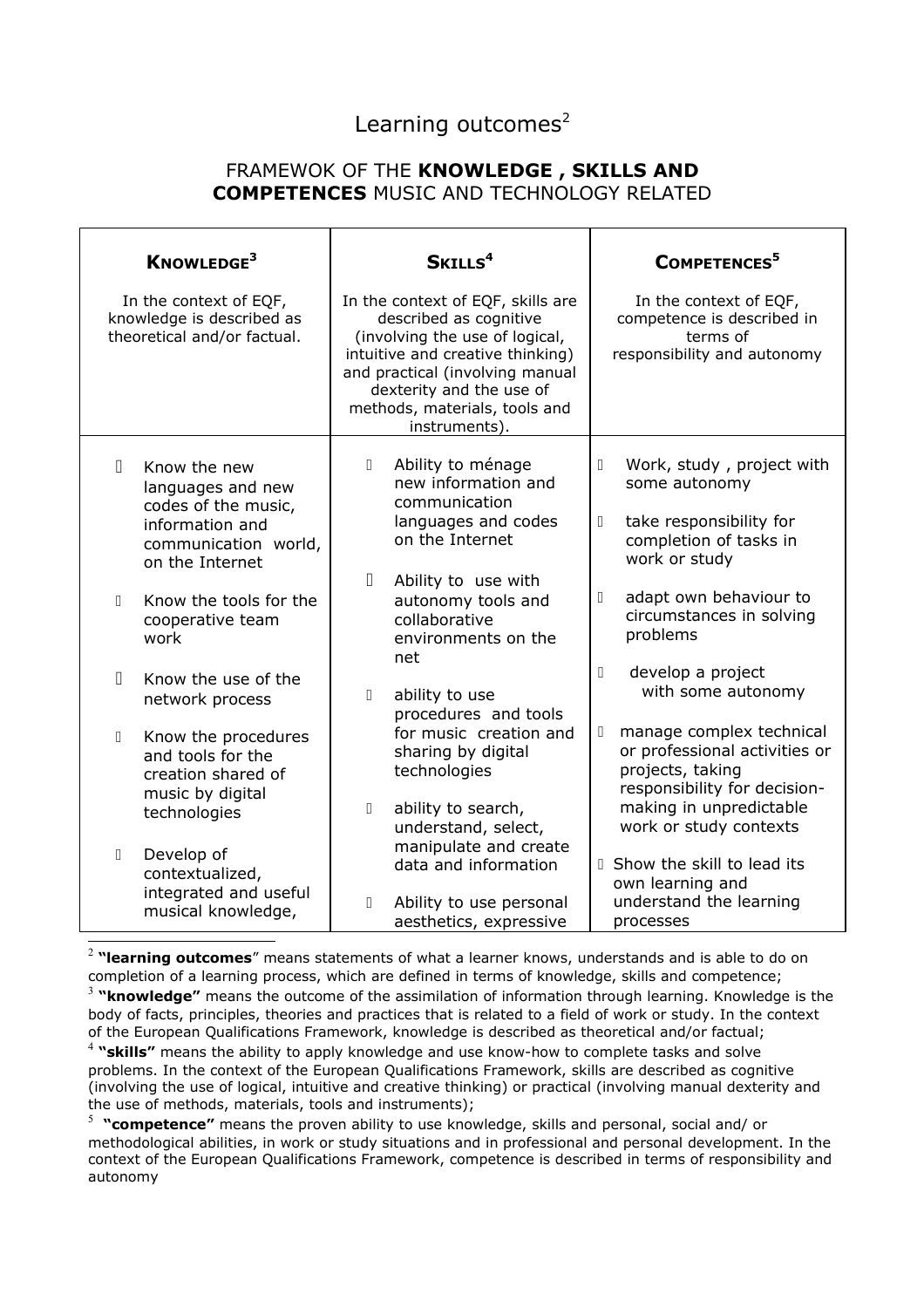| П            | Access, recognition<br>and valorisation of<br>own curiosity, critical<br>attention, interest to<br>studies and carried                          | and creative skills<br>Ability to create and<br>$\Box$<br>give a real contribution<br>to a shared project<br>development                                                                                                                                                                         | I review and develop<br>performance of self and<br>others<br>I manage complex technical<br>or professional activities or                                                                                                                                                                                                                             |
|--------------|-------------------------------------------------------------------------------------------------------------------------------------------------|--------------------------------------------------------------------------------------------------------------------------------------------------------------------------------------------------------------------------------------------------------------------------------------------------|------------------------------------------------------------------------------------------------------------------------------------------------------------------------------------------------------------------------------------------------------------------------------------------------------------------------------------------------------|
| $\mathbb{R}$ | out projects<br>Know the relevance of<br>the development of<br>the creative skill                                                               | Ability to integrate<br>$\Box$<br>accepted knowledge in<br>an informal<br>environment with                                                                                                                                                                                                       | projects, taking<br>responsibility for decision-<br>making in unpredictable<br>work or study contexts<br>take responsibility for<br>$\Box$                                                                                                                                                                                                           |
| Π            | Know the value<br>Ωf<br>communication,<br>cooperation and<br>negotiation                                                                        | knowledge learnt in<br>formal contexts<br>$\hfill\Box$<br>Ability to analyze and<br>suggest solutions to<br>solve problems                                                                                                                                                                       | managing professional and<br>creative development of<br>individuals and groups<br>$\begin{bmatrix} \phantom{-} \end{bmatrix}$<br>manage and transform                                                                                                                                                                                                |
| $\Box$       | Access to collaborative<br>learning processes<br>that valorise the<br>diversity of points of<br>view and approaches                             | $\Box$<br>Knowledge of personal<br>learning strategies<br>activated in different<br>situations in the proper                                                                                                                                                                                     | work or study contexts that<br>are complex, unpredictable<br>and require new strategic<br>approaches<br>D Develop strategic                                                                                                                                                                                                                          |
| $\Box$       | • Knowledge of<br>processes / learning<br>environments<br>welcoming, motivating<br>and able to strengthen<br>interests and develop<br>vocations | way<br>Ability to interact in a<br>$\begin{array}{c} \square \end{array}$<br>critical, positive and<br>constructive way with<br>other people<br>Ability of Self analysis<br>0<br>and self evaluation                                                                                             | approaches applying<br>specialist knowledge and<br>creative responses<br>I take responsibility for<br>contributing to professional<br>knowledge and practice<br>and/or for reviewing the<br>strategic performance of                                                                                                                                 |
| П            | Know the importance<br>of diversity,<br>understanding,<br>membership and<br>multiculturalism                                                    | 0<br>Ability to<br>Communicate,<br>cooperate and<br>negotiate<br>Ability to manage the<br>$\begin{array}{c} \square \end{array}$<br>change and complexity<br>$\Box$ Ability<br>to<br>express<br>a<br>personal vision of the<br>world<br>showing<br>understanding<br>and<br>respect for diversity | teams<br>demonstrate substantial<br>$\mathbb{I}$<br>authority, innovation,<br>autonomy, scholarly and<br>professional integrity and<br>sustained commitment to<br>the<br>development of new ideas<br>or processes at the<br>forefront of work or<br>study contexts including<br>research<br>Dimostrare di conoscere<br>l'importanza della diversità, |
|              |                                                                                                                                                 |                                                                                                                                                                                                                                                                                                  | della comprensione<br>dell'appartenenza e della<br>multiculturalità<br>Demonstrate knowledge of<br>Ш<br>the importance of diversity,<br>understanding,<br>membership,<br>and<br>multiculturality                                                                                                                                                     |